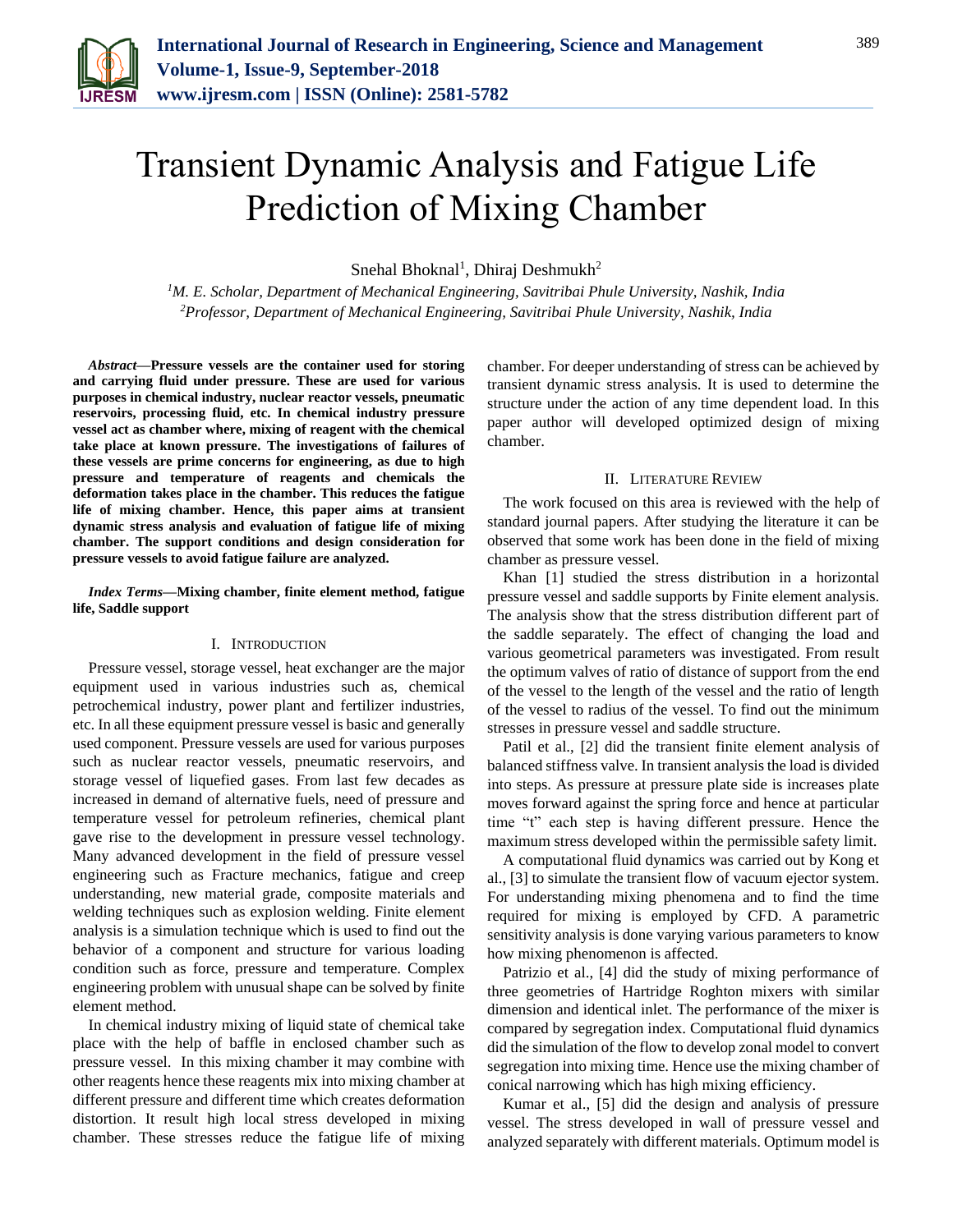

developed to overcome the stresses.

Quadir and Redekop [6] carried out finite element analysis of pressurized vessel and nozzle interaction with wall thinning damage. The largest force found at crotch corner for tee joint without wall thinning damage.

Pande et al., [7] conducted transient dynamic analysis on the tube sheet. It is used as filter in filter tube. The maximum stress and deformation obtained from analysis which is used to calculate infinite fatigue life of tube sheet.

#### III. METHODOLOGY

Modeling of Modeling of mixing chamber as per given dimension in ANSYS workbench 17.0. Analysis of mixing chamber to obtain maximum stress and deformation. Optimize the design of product. CFD analysis of product to study behavior of chemical.

The following steps are used.

#### *A. Modeling of Component*

Mixing chamber is done in ANSYS Workbench. It is a common platform for solving engineering problems. For creating the geometry used the design modeler.

- 1. Shell thickness = 12mm
- 2. Nozzle 1 and  $2 = 15$ mm
- 3. Nozzle 3and  $4 = 18$ mm
- 4. Nozzle  $5 = 21$ mm.



Fig. 1. Mixing chamber model

#### *B. Material*

The material used is SA516-grade70, (ASME –Sec-2 part D) it is good choice. It is most likely used steel grade. It is ideally suited for oil, gas and petrochemical industry.

|    | <b>TABLEI</b>      |         |
|----|--------------------|---------|
|    | MATERIAL           |         |
|    | Young's modulus    | 180 Gpa |
| 2. | Poisons ratio      | 0.23    |
| 3. | Ultimate stress    | 485Mpa  |
|    | Yield stress       | 262Mpa  |
| 5. | Operating pressure | 0.7Mpa  |

#### *C. Mathematical Calculation*

All dimensions in mm & stresses in Mpa) before actual modeling and analysis the theoretical calculations of the pressure vessel is done based on empirical relationship, the design consist of following things.

*1) Design of cylindrical cell* Allowable stress,  $\sigma_{all} = \frac{s_{yt}}{f_{eq}}$  $\frac{s_{yt}}{fos} = \frac{262}{2}$  $\frac{62}{2}$  = 131Mpa According to ASME Section-VIII Division-I, UG36 Thickness of shell,  $t_s = \frac{p_i d_i}{2\sigma_i}$  $\frac{p_i a_i}{2 \sigma_{all} \eta_{j-pi}} + C$ Taking 3 mm as corrosion allowance  $t_s$  = 3.8145mm Selecting plate of standard thickness  $= 6$  mm Circumferential or hoop stress  $\sigma_t = \frac{p(d_{i+t})}{2\tau}$  $\frac{z_{t+T}}{2\tau}$  = 70.30 Mpa Longitudinal or axial stress  $\sigma_a = \frac{p_{id_i}}{4\pi}$  $\frac{u_i}{4\tau}$  = 35Mpa

*2) Head design*

Thickness of a hemispherical head is given by, According to ASME Section-VIII, Division-I, UG32 Head thickness,  $t_h = \frac{p_{i,d_i}}{2\pi r}$  $\frac{P_{t} u_i}{2 \sigma_{all} \eta_{j-0.4 p_i}}$  + c = 3.8135 mm Selecting standard thickness  $= 6$  mm

#### *3) Nozzle design*

Nozzles or openings are provided in pressure vessel to satisfy certain requirements such as inlet outlet connection the nozzle are formed. Forged type of nozzle is used in pressure vessel. There is method for designing reinforcement for a nozzle.

Area for area method of compensation Inner diameter of nozzle in corroded condition  $d_{nc} = d_n + 2c = 106$ mm Min require thickness of nozzle wall  $t_{rn} = \frac{p_{i,d_n}}{2\sigma_r}$  $\frac{p_{t}}{2\sigma_{all}}$  = 0.415mm Min.

required thickness of vessel shell

$$
t_{rs} = \frac{p_{i\,d_i}}{2\sigma_{all\,\eta_{j-p_i}}} = 2.6280 \,\text{mm}
$$

Height of effective compensation in nozzle wall outside the shell

$$
H_1 = \sqrt{\overline{(d_{nc*}(t_{n-c})}} = 35.66 \text{mm}
$$

Height of effective compensation in nozzle wall inside the shell

 $H_2 = \sqrt{d \, a_{n} \epsilon_{\kappa}(t_{n-2c})} = 30.88 \text{mm}$ 

Area opening required for compensation

Ar =  $d_{nc}$ <sup>\*</sup>  $t_{rs}$  = 667.8mm<sup>2</sup> Area available

Area of excess thickness in the portion of shell  $A_r = d_{nc} (t_s - t_{rs} - c) = 74.2 \text{mm}^2$ 

Area of excess thickness outside the shell  $A_2 = 2H_2(t_n - t_{rn} - t_{rn})$ c  $= 810.95$ m $m<sup>2</sup>$ 

Area of excess thickness inside the shell  $A_3 = 2H_2$  ( $t_n - 2c$ ) =  $555.84$ m $m<sup>2</sup>$ 

Total area available  $A_a = A_1 + A_2 + A_3$ 

 $A_q > A_r$  No reinforcing pad required. Similarly design for nozzle 3,4and5 no reinforcing pad require

#### *4) Output nozzle*

For output nozzle 2 diameter is consider from flow equation Input flow  $=$  output flow.....No change in flow velocity So  $A_1+A_3+A_4=A_2$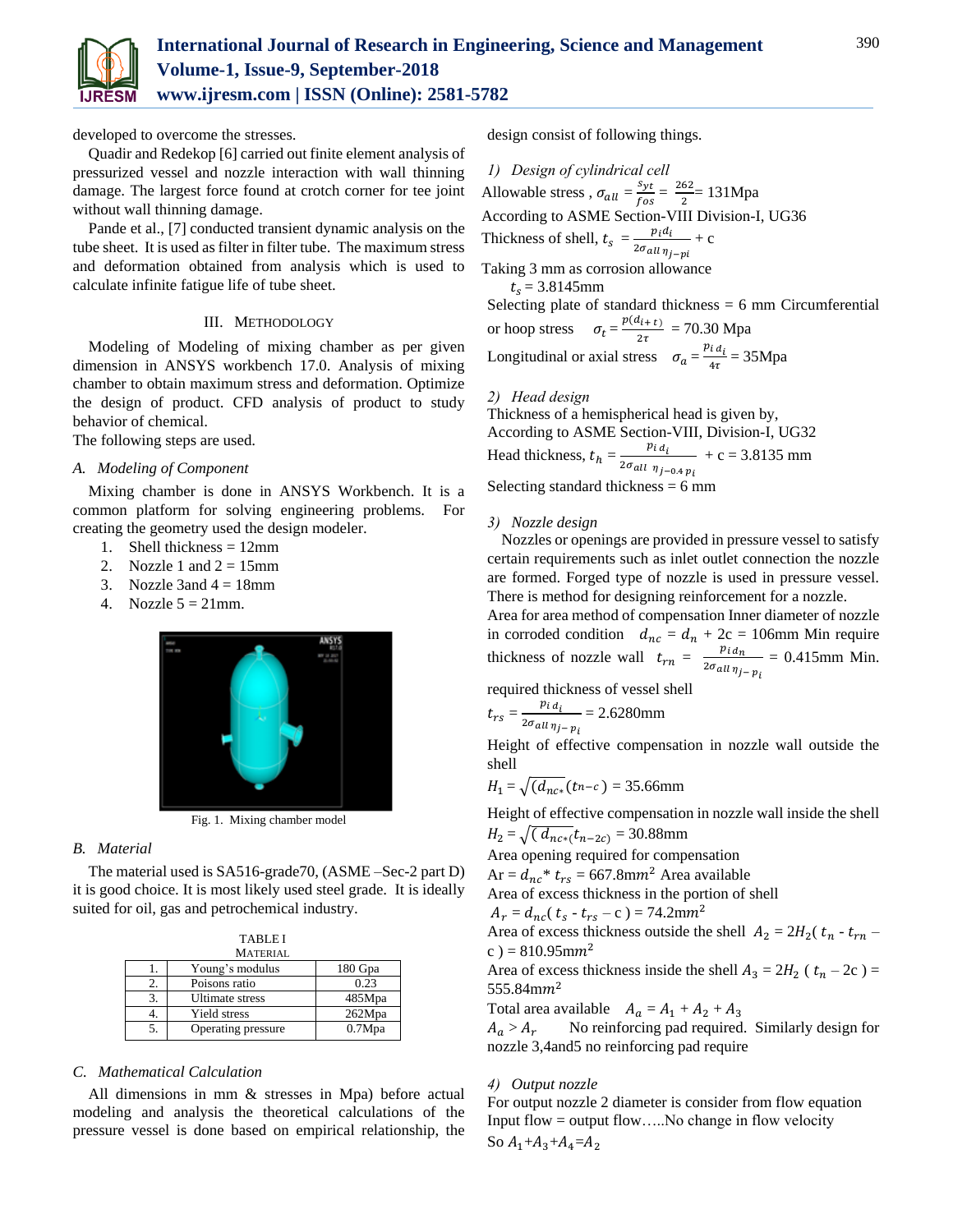

 $\pi$  $\frac{\pi}{4}(100^2+100^2+100^2) = \frac{\pi}{4}d^2$ 

 $d = 173.20$ mm Selecting output nozzle diameter 175mm.

### *5) Attachment of head shell*

The heads are attached to the vessel shell by welded or bolted joints.

## *D. Meshing of Model*

Meshing is the internal part of computer aided engineering simulation process. It improves the accuracy and speed of the solution.

| <b>TABLE II</b>         |                |  |  |
|-------------------------|----------------|--|--|
| <b>MESHING OF MODEL</b> |                |  |  |
| Element type            | Shell93        |  |  |
| Mesh                    | Auto generated |  |  |
| No. of nodes            | 145298         |  |  |
| No. of elements         | 48387          |  |  |



Fig. 2. Meshing model

# *E. Optimization of Nozzle*

With the help of conventional design it in not possible to calculate stresses and deformations at different position of nozzle on the shell periphery. Location of nozzle is not considered in the conventional design process. Mechanical APDL is parametric Design Language (APDL), including parameters, array parameters, macros, and ways to interface with the ANSYS GUI. It explains how to automate common tasks or to build your model in terms of parameters. Initially two input nozzle are apart from each other on the periphery. According to FEA as the distance between two nozzle changes stresses and deformation generate in the mixing chamber changes. So by fixing two nozzle positions at the periphery of mixing shell varies the one nozzle radially along the mixing shell with interval in the opposite plane of fixed nozzle. Calculate the all stresses and deformation in that plane. The following graph shows in Fig. 3 and Fig. 4, the minimum stresses and deformation.

Optimum angle position calculation procedure-

Maximum stress relative value  $=1$ Other stresses  $RV = \frac{stress at angle}{1} * 1$  $\overline{maximum}$  sress Maximum deformation Relative value =1 Other deflection  $\text{RV}=\frac{deformation \ at \ angle}{maximum \ deformation} * 1$ Importance equation= 80%stress + 20% deformation Calculating the value from important equation for each angle optimum angle position get at 30 degree angel which is position two input nozzle are exact opposite to each other.





Fig. 4. Stress at different angle position

#### *F. Structural Analysis*

It is most common application of finite element method. Static structural analysis is used to determine stress and displacement. Boundary conditions and load applied in this analysis are 1) Fix support – two nozzle flange fix at both ends 2) pressure- 0.14MPa pressure is applied at inner face of shell. As maximum stress generated in mixing chamber is less than allowable stress  $(81.18 < 131Mpa)$ .



Fig. 5. Stress result for pressure analysis



Fig. 6. Deformation result for pressure analysis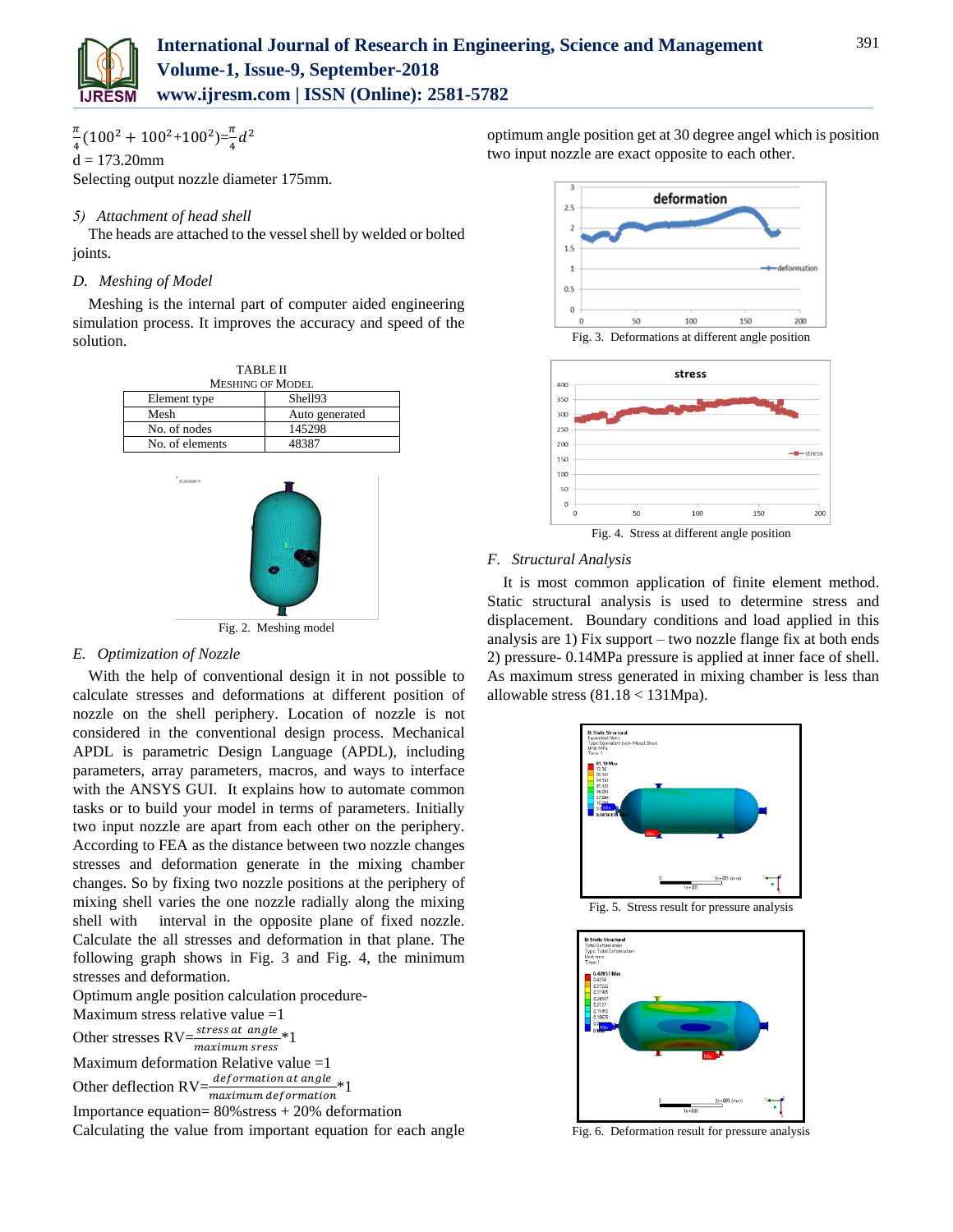

#### *G. Gravity+ Self –Weight Analysis*

Consider the geometry given below. Gravity analysis is also called self-weight analysis. Model with Young's modulus of 180 Gpa and Poisons ratio 0.23 density 7850Kg/ .Mixing chamber model is subjected to standard earth gravity. Mixing chamber model is subjected to standard earth gravity. As stress generated in model is below allowable stress. Boundary conditions and load applied in this analysis are

- 1) Fix support two nozzle flange fix at both ends
- 2) Acceleration due to gravity: Gravity of 9806.6  $mm/s<sup>2</sup>$  is applied in downward direction.



Fig. 7. Stress result for gravity analysis



Fig. 8. Deformation for gravity analysis

*H. Thermal Analysis*



Fig. 9. Stress result for thermal analysis

A steady state thermal analysis calculates the effect of temperature on the component. Model having thermal coefficient of expansion, Temperature,  $T = 23$ . Stress generated is very high is which about 1843.4 Mpa. Hence there is no space for thermal expansion. So that instead of fixing nozzle flange provide the saddle support for mixing chamber.



Fig. 10. Deformation result for thermal analysis

#### *I. Design of saddle*

Stress due to thermal analysis is very high. As there is no space for thermal expansion horizontal cylinder is supported by saddle. The selection of type of support depends upon diameter and height of the vessel, available space, location, operating temperature and material. These attachments of support of vessel welded by fillet welds it should transfer load from vessel to support. Also flow engineer wants input nozzle incline at 30 degree so two input nozzle making incline with horizontal for further analysis and validation.



Fig. 11. Mixing chamber with saddle support and incline nozzle

#### *J. Mixing Chamber with Saddle Analysis*

In Structural analysis of mixing chamber with saddle support in which one saddle is fixed. Structural analysis of mixing chamber where the stresses induced is below the allowable stress. (77.776MPa < 131Mpa) Hence design is safe.



Fig. 12. Maximum stress of mixing chamber

| <b>TABLE III</b>                            |     |      |    |     |     |     |    |             |
|---------------------------------------------|-----|------|----|-----|-----|-----|----|-------------|
| <b>WELDED SADDLES FOR HORIZONTAL VESSEL</b> |     |      |    |     |     |     |    |             |
|                                             |     |      |    |     | Е   |     |    | Max load    |
| 350                                         | 950 | l 30 | 60 | 330 | 580 | 200 | 40 | $7100$ $kg$ |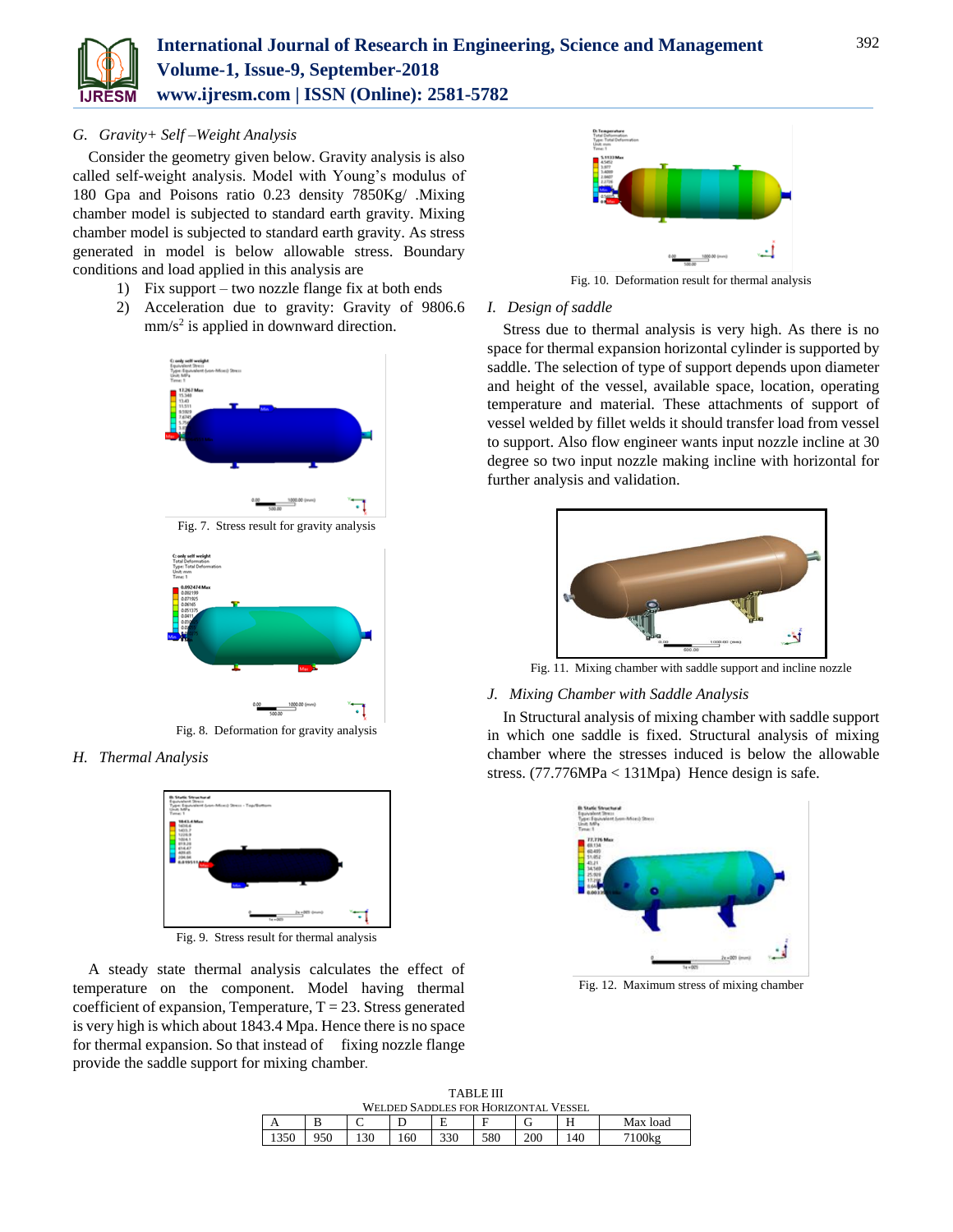

# **International Journal of Research in Engineering, Science and Management Volume-1, Issue-9, September-2018 www.ijresm.com | ISSN (Online): 2581-5782**



Fig. 13. Maximum deformation of mixing chamber

#### *K. Modal Analysis*

Boundary conditions and load applied in this analysis are the saddle is kept fix at the bottom surface. Material density is given for material -7850Kg/ .The first node frequency 54.776Hz is observed which is greater than the earthquake natural frequency.



Fig. 14. Modal results for analysis of mixing chamber

#### *L. Transient Dynamic Stress Analysis*

Vibrations are generated in the mixing chamber sudden incoming of high pressure fluid also effect of earthquake is considered. In dynamic analysis vibrations changes with respect to time and in transient analysis force changes with respect to time. In transient dynamic analysis combine effect of vibration and pressure (force) with respect to time is consider. This thermal condition transient dynamic analysis vibration + temperature effect is considered.

#### *1) Thermal condition*

Boundary conditions and load applied in this analysis are

- 1. Fix support-The saddle is kept fix at the bottom surface.
- 2. Temperature-Temperature cycle of 22  $\mathrm{^{\circ}C}$  to 200  $\mathrm{^{\circ}C}$  is applied at the inlet of shell.



Fig. 15. Boundary condition for transient dynamic analysis – thermal condition



condition

Vibration in the mixing chamber generate due sudden incoming fluid and also some time from the earthquake. In Transient dynamic analysis effect of vibration, temperature, force is consider w.r.t. time. In thermal condition vibration effect is consider with temperature. Temperature result after complete time cycle of fluid is 37.79.



Fig. 17. Temperature results for transient dynamic analysis of mixing chamber

#### *2) Transient dynamic analysis – pressure condition*

Displacement and stress results are Stress: Total stress of 39.289MPa is observed (Stress shown are without linearization). Displacement: Total displacement of 0.10793 mm is observed.



Fig. 18. Deformation results for transient dynamic analysis of mixing chamber



Fig. 19. Stress results for transient dynamic analysis of mixing chamber